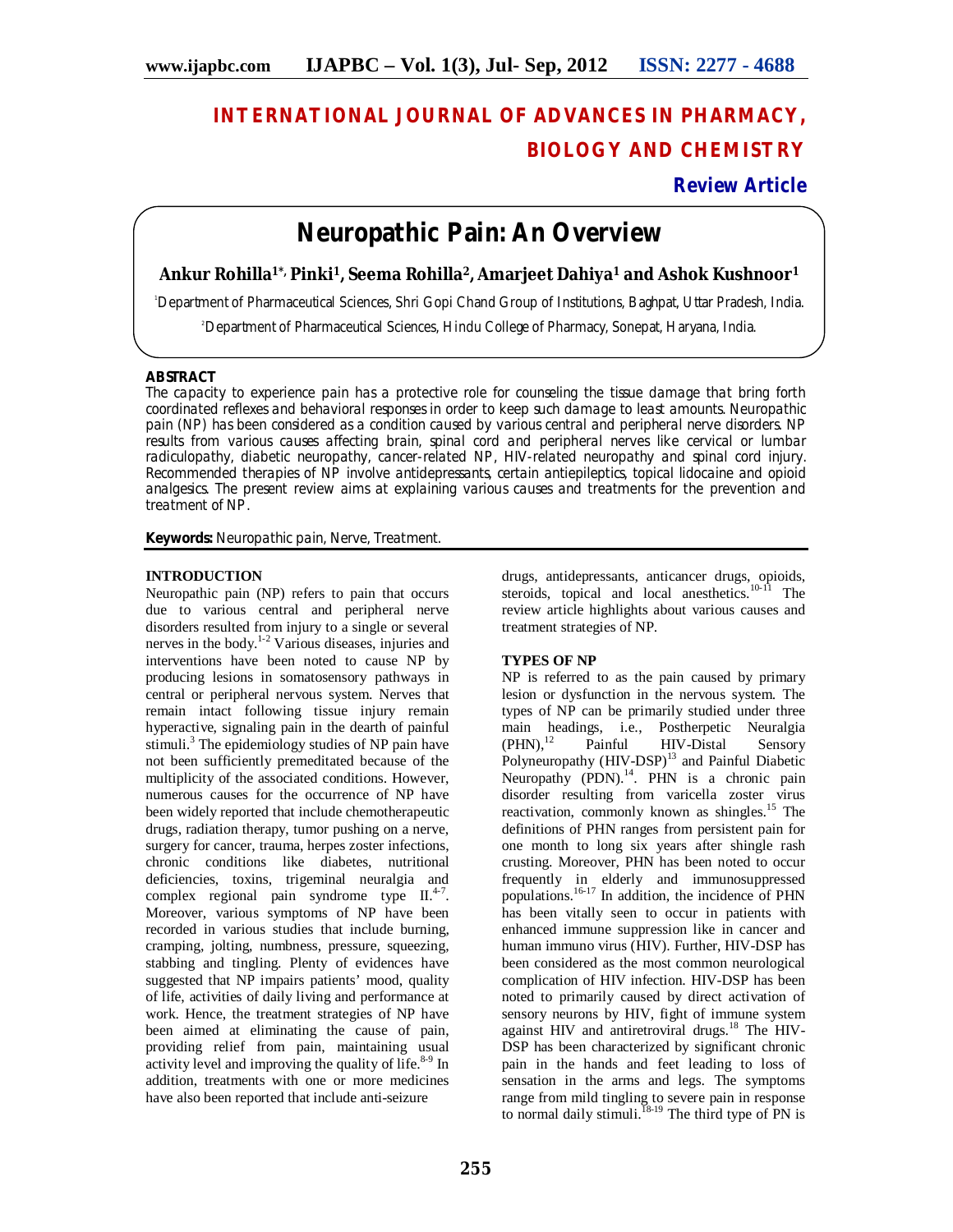PDN which can be regarded as the chronic pain resulting from damage to sensory nerves due to multiple factors like high glucose-mediated metabolic insult and inadequate oxygenation related to diabetic microvascular damage.<sup>20-21</sup> The symptoms of PDN include paraesthesias, stabbing, shooting and burning pains that are commonly present in the feet often worsening at night. $22-23$ Other types of NP have also been reported to be associated with traumatic nerve injury, stroke, multiple sclerosis, syringomyelia, epilepsy, spinal cord injury and cancer.

#### **TERMS ASSOCIATED WITH NP**

There are various terms that have been frequently used in regard to the understanding of NP like allodynia, paraesthesia, hyperesthesia, hyperalgesia, hyperpathia and hypoesthesia. 24-28 A situation where a normal stimulus elicits an abnormal painful response is referred to as allodynia, for example, touch, light pressure and cold have been felt as pain. <sup>29</sup> Paresthesia is defined as an abnormal sensation whether spontaneous or provoked, whereas, hyperesthesia is an increased sensitivity to stimulation, which requires specific mention of stimulus and location.<sup>30-31</sup> It may be due to reduced threshold to any stimulus and an enhanced response to stimuli that are normally recognized. In general, the hyperesthesia to painful stimulus is regarded as hyperalgesia, whereas, hyperesthesia to touch is referred to as allodynia.<sup>32-</sup>

Moreover, an increased response to a stimulus which is normally painful is called as hyperalgesia.<sup>27</sup> It may also be defined as an increased response to normal threshold or at a normal threshold. Further, hyperpathia is another term that is frequently used in reference to NP which can be defined as a painful syndrome characterized by increased reaction to a stimulus, especially a repetitive stimulus as well as increased threshold. Another related term associated with NP is hypoesthesia which is known to be condition of decreased sensitivity to stimulation, accept the special senses, in which stimulation and location must be specified. Furthermore, two more terms have been noted to be associated with NP that includes hypoalgesia and dysthesia. <sup>26</sup> However, hypoalgesia can be identified as the diminished pain in response to a normally painful stimulus, whereas, dysesthesia is an unpleasant abnormal sensation, whether spontaneous and evoked.<sup>34</sup>

#### **CLINICAL PRESENTATION OF NP**

It has been widely accepted that the blockade of nerve conduction in neuropathic conditions lead to nerve dysfunction resulting in numbness, weakness and loss of deep tendon reflexes in the affected nerve area. <sup>35</sup> NP can be classified on the basis of the etiology of the insult to the nervous system or to the anatomical distribution of the pain.

Moreover, the neuropathic conditions cause uncharacteristic symptoms of spontaneous and stimulus-evoked pain.<sup>36</sup> However, spontaneous pain may be described as a sensation of burning, shooting or shock-like, whereas, stimulus-evoked pain includes allodynia and hyperalgesia. 37-38 The allodynia can be caused by the lightest stimulation like skin contact with clothing and cold. Such sensory abnormalities extend beyond nerve distributions ultimately causing inappropriate diagnosis of a functional or psychosomatic disorder. The diagnosis of neuropathic pain is based primarily on history and findings on physical examination, sudomotor and other changes and neurological deficits. <sup>39</sup> Without recognition of the mechanisms of NP, the optimum treatment strategy for the clinically presented patient cannot be selected. Hence, the assessment of patient presented with suspected NP should focus on ruling out treatable conditions like, spinal cord compression, confirming the diagnosis of NP and identifying clinical features like insomnia and autonomic neuropathy that might help for the individualized treatment. 40-41

#### **TREATMENTS FOR NP**

Ample research has concluded that treatment specifically adapted may help in managing the pain associated with NP. Depending on the specific needs, it has been suggested the treatment strategies of NP include increasing the physical activity, using stress management techniques to help with mood and functioning, using medications to help with pain and mood, managing stress, improving blood pressure and lowering blood sugar levels. <sup>42</sup> The main aim of treating NP is centered on improvements in the daily life by physical activities like swimming, water aerobics, walking and biking. Moreover, cognitive-behavioral and stress management strategies have been shown to help people better manage and cope up with NP. <sup>43</sup> The cognitive-behavioral approach emphasizes about thoughts, ideas and beliefs that affect behavior and emotions. Additionally, in cognitive-behavioral therapy, change of thinking styles in order to decrease sufferings is learnt. 44-45 Further, medications are prescribed to decrease pain and discomfort associated with NP. It has been shown that nonsteroidal anti-inflammatory drugs (NSAIDS) decrease mild to moderate pain and inflammation for a short period of time. 46-47 In addition, medications such as tricyclic antidepressants (TCAs) like amitriptyline, nortriptyline and desipramine have been noted to help in reducing the pain and help with sleep and mood. 48-50 In addition, based on various methodologically flawed trials, it has been suggested that various anticonvulsants can be used as second line therapy for the treatment of NP.<sup>51-52</sup> Moreover, Capsaicin and Lidocaine cream have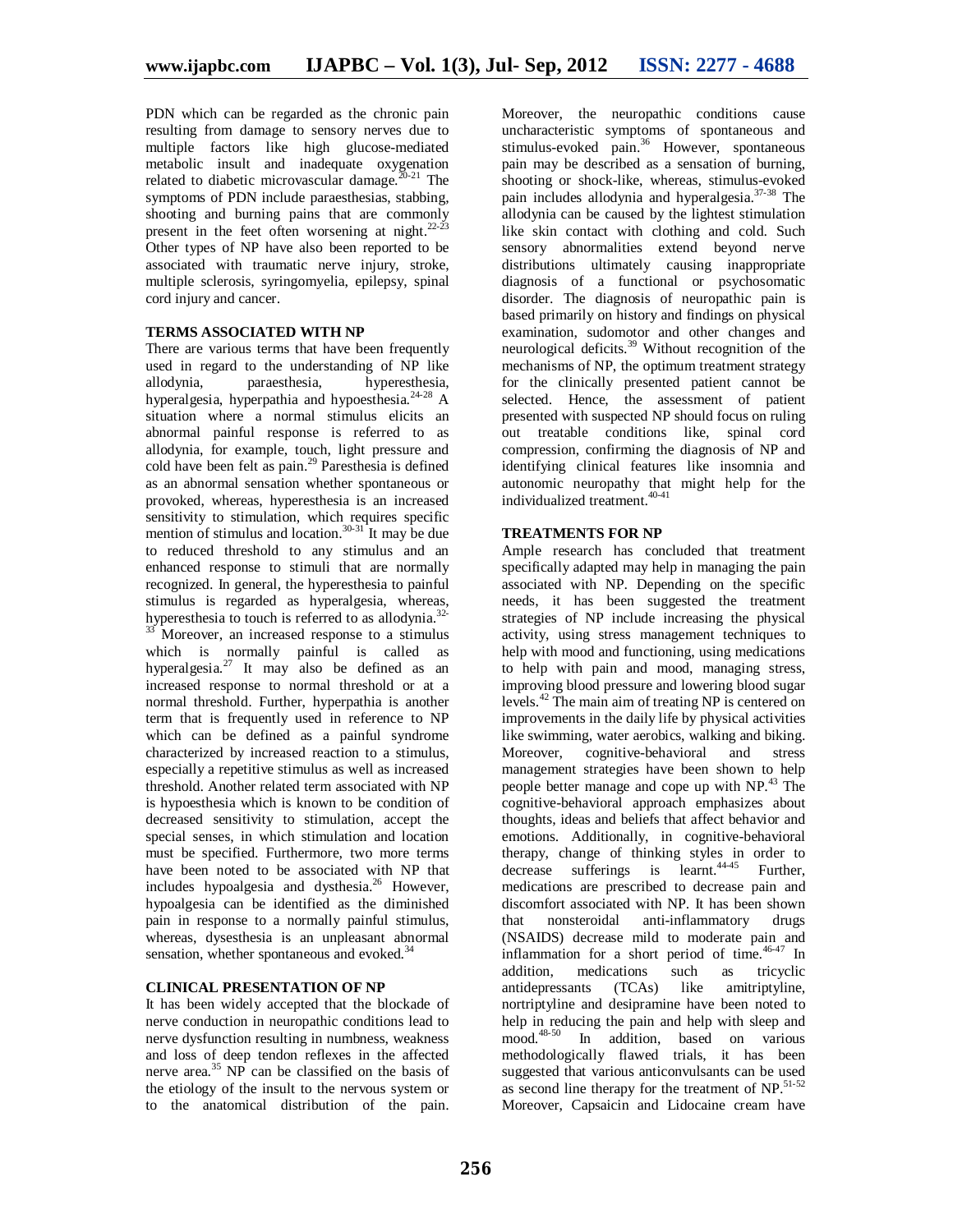been found to soothe the skin sensitivity and relieve from pain.<sup>53</sup>

#### **CONCLUSION**

NP is generally considered as the pain caused by dysfunction in the central or peripheral nervous system. Various causes of NP have been found like radiation therapy, surgery and trauma, diabetic neuropathy and cancer. The treatments available for NP are generally palliative and include conservative nonpharmacological therapies as well as drugs. The individualizing management requires deliberation of functional impacts like mood disorders and depression. However, various treatments have been well reported for NP like topical lidocaine, tricyclic antidepressants and opioids but it can be suggested that the field of NP research and treatment is in the preliminary stages of development with several unidentified. Hence, several advances are expected in the basic and clinical sciences of NP in the upcoming years in order to afford prevention and better treatments.

#### **REFERENCES**

- 1. Baron R. Neuropathic pain: a clinical perspective. Hand. Exp. Pharmacol. 2009; 194: 3-30.
- 2. Austin PJ, Wu A and Moalem-Taylor G. Chronic constriction of the sciatic nerve and pain hypersensitivity testing in rats. J. Vis. Exp. 2012; in press.
- 3. Cepeda MS, Berlin JA, Gao CY, Wiegand F and Wada DR. Placebo response changes depending on the neuropathic pain syndrome: results of a systematic review and meta-analysis. Pain Med. 2012 13:575-595.
- 4. Singleton JR. Evaluation and treatment of painful peripheral polyneuropathy. Semin. Neurol. 2005; 25:185-195.
- 5. Garg RK, Malhotra HS, Verma R. Trigeminal neuralgia. J. Ind. Med. Assoc. 2011;109:631-636.
- 6. Hui F, Boyle E, Vayda E and Glazier RH. A randomized controlled trial of a multifaceted integrated complementaryalternative therapy for chronic herpes zoster-related pain. Altern. Med. Rev. 2012;17:57-68.
- 7. Hussain AM and Khan MA. Pain management after traumatic spinal cord injury. J. Coll. Physicians Surg. Pak. 2012;22:246-247.
- 8. Nicholson B. Responsible prescribing of opioids for the management of chronic pain. Drugs. 2003; 63: 17-32.
- 9. Connolly I, Zaleon C and Montagnini M. Management of Severe Neuropathic Cancer Pain: An Illustrative Case and

Review. Am. J. Hosp. Palliat. Care. 2012; in press.

- 10. Przewłocki R and Przewłocka B. Opioids in chronic pain. Eur. J. Pharmacol. 2001; 429: 79-91.
- 11. Mannino R, Coyne P, Swainey C, Hansen LA and Lyckholm L. Methadone for cancer-related neuropathic pain: a review of the literature. J. Opioid Manag. 2006; 2: 269-276.
- 12. Benzon HT, Chekka K, Darnule A, Chung B, Wille O and Malik K. Evidence-based case report: the prevention and management of postherpetic neuralgia with emphasis on interventional procedures. Reg. Anesth. Pain Med. 2009; 34: 514-521.
- 13. Zhou L, Kitch DW, Evans SR, Hauer P, Raman S and Ebenezer GJ. Correlates of epidermal nerve fiber densities in HIVassociated distal sensory polyneuropathy. Neurology. 2007;68:2113-2119.
- 14. Webster LR, Peppin JF, Murphy FT, Lu B, Tobias JK and Vanhove GF. Efficacy, safety, and tolerability of NGX-4010, capsaicin 8% patch, in an open-label study of patients with peripheral neuropathic pain. Diabetes Res. Clin. Pract. 2011; 93: 187-197.
- 15. Mahn F and Baron R. Postherpetic neuralgia. Klin. Monbl. Augenheilkd. 2010;227:379-383.
- 16. Johnson RW. Herpes zoster and postherpetic neuralgia. Expert Rev. Vaccines. 2010; 9: 21-26.
- 17. Nalamachu S. Comment: Systematic Review and Meta-Analysis of Efficacy, Safety, and Tolerability Data from Randomized Controlled Trials of Drugs Used to Treat Postherpetic Neuralgia (May). Ann. Pharmacother. 2012; in press.<br>Herrmann DN. McDermott MP.
- 18. Herrmann DN, McDermott Henderson D, Chen L and Akowuah K, Schifitto G. Epidermal nerve fiber density, axonal swellings and QST as predictors of HIV distal sensory neuropathy. Muscle. Nerve. 2004; 29: 420-427.
- 19. England JD, Gronseth GS, Franklin G, Carter GT, Kinsella LJ and Cohen JA. Evaluation of distal symmetric polyneuropathy: the role of autonomic testing, nerve biopsy, and skin biopsy (an evidence-based review). Muscle Nerve. 2009; 39:106-115.
- 20. Ziegler D. Painful diabetic neuropathy: advantage of novel drugs over old drugs? Diabetes Care. 2009; 32: S414-S419.
- 21. Gibbons CH and Freeman R. Treatmentinduced diabetic neuropathy: a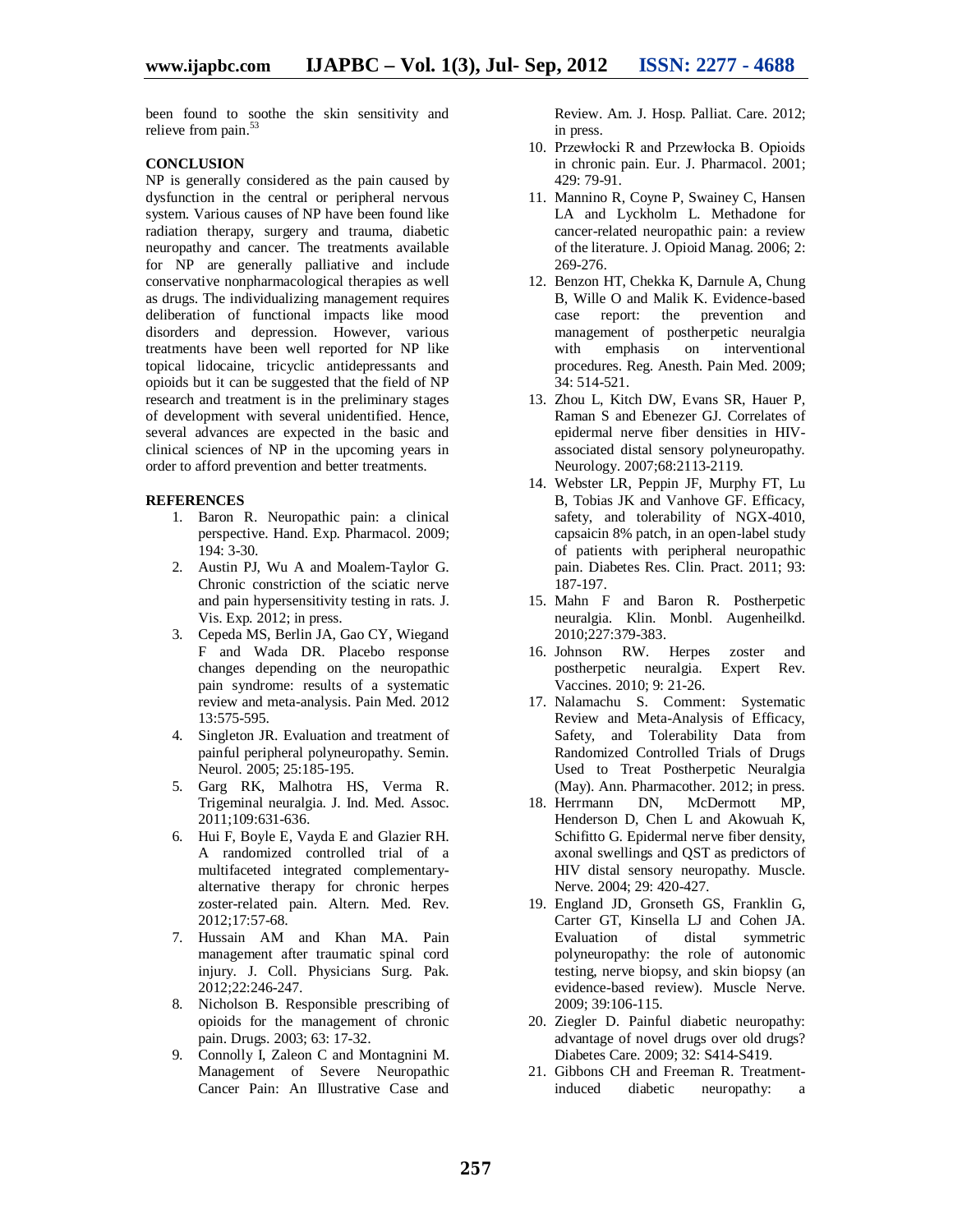reversiblepainful autonomic neuropathy. Ann. Neurol. 2010; 67:534-541.

- 22. Taylor-Stokes G, Pike J, Sadosky A, Chandran A and Toelle T. Association of patient-rated severity with other outcomes in patients with painful diabetic peripheral neuropathy. Diabetes Metab. Syndr. Obes. 2011;4:401-408.
- 23. Bellows BK, Dahal A, Jiao T and Biskupiak J. A Cost-Utility Analysis of Pregabalin Versus Duloxetine for the<br>Treatment of Painful Diabetic Treatment of Painful Diabetic Neuropathy. J. Pain Palliat. Care Pharmacother. 2012; in press.
- 24. Caspani O, Zurborg S, Labuz D, Heppenstall PA. The contribution of TRPM8 and TRPA1 channels to cold allodynia and neuropathic pain. PLoS. One. 2009; 4:7383.
- 25. Lennertz RC, Tsunozaki M, Bautista DM and Stucky CL. Physiological basis of tingling paresthesia evoked by hydroxyalpha-sanshool. J. Neurosci. 2010;30: 4353-4361.
- 26. Martin-Pichora AL, Mankovsky-Arnold TD and Katz J.J. Implicit versus explicit associative learning and experimentally induced placebo hypoalgesia. Pain Res. 2011;4:67-77.
- 27. Petersen GL, Finnerup NB, Nørskov KN, Grosen K, Pilegaard HK, Benedetti F, Price DD, Jensen TS and Vase L. Placebo manipulations reduce hyperalgesia in neuropathic pain. Pain. 2012; in press.
- 28. Qi DB and Li WM. Effects of electro acupuncture on expression of c-fos protein and N-methyl-D-aspartate receptor 1 in the rostral ventromedia medulla of rats with chronic visceral hyperalgesia. Zhong. Xi. Yi. Jie. He. Xue. Bao. 2012; 10: 416- 423.
- 29. Burstein R, Jakubowski M, Garcia-Nicas E, Kainz V, Bajwa Z and Hargreaves R. Thalamic sensitization transforms localized pain into widespread allodynia. Borsook D. Ann. Neurol. 2010; 68: 81-91.
- 30. Gaffen AS and Haas DA.J. Retrospective review of voluntary reports of nonsurgical paresthesia in dentistry. Can. Dent. Assoc. 2009; 75: 579.
- 31. Graven-Nielsen T, Wodehouse T, Langford RM, Arendt-Nielsen L and Kidd BL. Normalisation of widespread hyperesthesia and facilitated spatial summation of deep-tissue pain in knee osteoarthritis patients after knee replacement. Arthritis. Rheum. 2012; in press.
- 32. Ciribassi J. Understanding behavior: feline hyperesthesia syndrome. Compend. Contin. Educ. Vet. 2009; 31: 116-132.
- 33. Waldinger MD, Venema PL, van Gils AP and Schweitzer DH. New insights into<br>restless genital syndrome: static restless genital syndrome: static mechanical hyperesthesia and neuropathy of the nervus dorsalis clitoridis. J. Sex Med. 2009; 6:2778-2787.
- 34. Slater H, Thériault E, Ronningen BO, Clark R and Nosaka K. Exercise-induced mechanical hypoalgesia in musculotendinous tissues of the lateral elbow. Man Ther. 2010; 15: 66-73.
- 35. Zimmermann M. Pathobiology of neuropathic pain. Eur. J. Pharmacol. 2001; 429: 23-37.
- 36. Fornasari D. Pain mechanisms in patients with chronic pain. Clin. Drug. Investig. 2012;32:45-52.
- 37. Bouhassira D, Attal N and Fermanian J. Development and validation of the neuropathic pain symptom inventory. Pain. 2004; 108: 248-257.
- 38. Bouhassira D, Attal N and Alchaar H. Comparison of pain syndromes associated with nervous or somatic lesions and development of a new neuropathic pain diagnostic questionnaire (DN4). Pain. 2005;114:29-36.
- 39. Backonja MM and Galer BS. Pain assessment and evaluation of patients who have neuropathic pain. Neurol. Clin. 1998; 16:775-790.
- 40. Dworkin RH, Panarites CJ, Armstrong EP, Malone DC and Pham SV. Is treatment of postherpetic neuralgia in the community consistent with evidencebased recommendations?. Pain. 2012; 153: 869-875.
- 41. Sarzi-Puttini P, Vellucci R, Zuccaro SM, Cherubino P, Labianca R, Fornasari D. The appropriate treatment of chronic pain. Clin. Drug Investig. 2012; 32: 21-33.
- 42. Berger A, Sadosky A, Dukes E, Edelsberg J and Oster G. Clinical characteristics and patterns of healthcare utilization in patients with painful neuropathic disorders in UK general practice: a retrospective cohort study. BMC. Neurol. 2012; 12: 8.
- 43. Rojo ML, Rodríguez-Gaztelumendi A, Pazos A and Díaz A. Differential adaptive changes on serotonin and noradrenaline transporters in a rat model of peripheral neuropathic pain. Neurosci. Lett. 2012; 515:181-186.
- 44. Evans S, Fishman B and Spielman L. Randomized trial of cognitive behavior therapy versus supportive psychotherapy